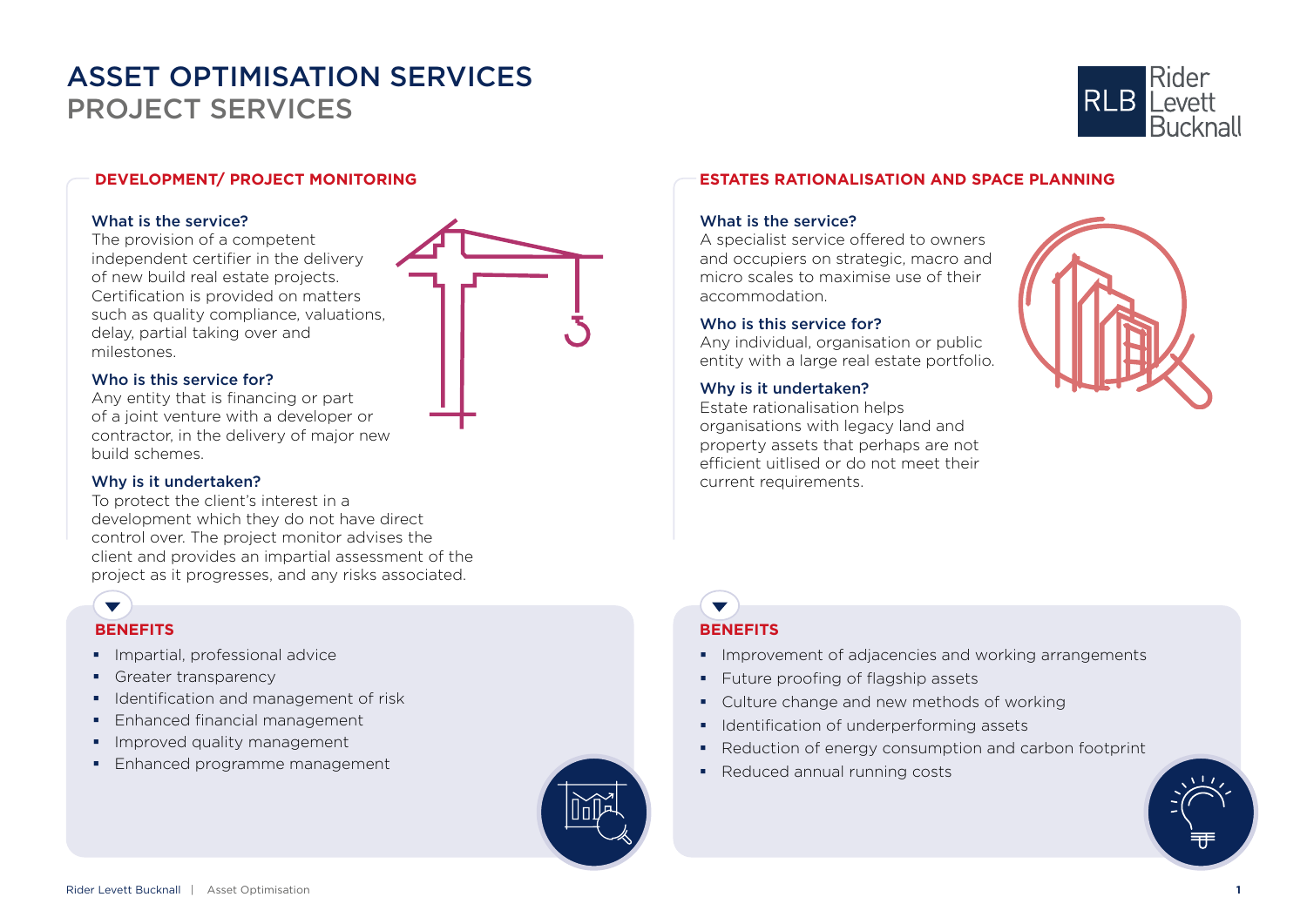

## **REFURBISHMENT OF EXISTING BUILDINGS**

## What is the service?

RLB take a proactive approach to managing the client's needs, guiding them through the processes of refurbishment to provide them with the product that they want to achieve.



## Who is this service for?

Asset owners and managers.

## Why is it undertaken?

Refurbishing a building can extend the useful life and be used as an opportunity to make improvements to the appearance, performance, safety and compliance of the property.

## **FITTING OUT**

## What is the service?

The provision of an experienced multidisciplinary team to drive fit out work projects forward safely whilst maintaining control of the budget, schedule and quality, in order to achieve the client's strategic objectives.

### Who is this service for?

Asset owners, occupiers and managers.

## Why is it undertaken?

Fitting out works present complex and unique challenges. Different sectors and clients have varying needs and require project management services that can be tailored to provide the right service level to achieve the best project outcomes.

## **BENEFITS**

 $\blacktriangledown$ 

- Protect the value of the asset
- **Maximise tenant retention**
- **Improve the condition**
- Reduced development period when compared to new build
- **Technological advancement**
- Reduced energy consumption and operating costs



## **BENEFITS**

 $\blacktriangledown$ 

- Robust project planning from initial brief to completion
- Greater control of key project factors cost, quality, programme and safety
- **Improved stakeholder engagement**
- **Enhanced communication**
- **IDENTIFICATION AND MITIGATION OF risks**
- Conflict management and dispute resolution

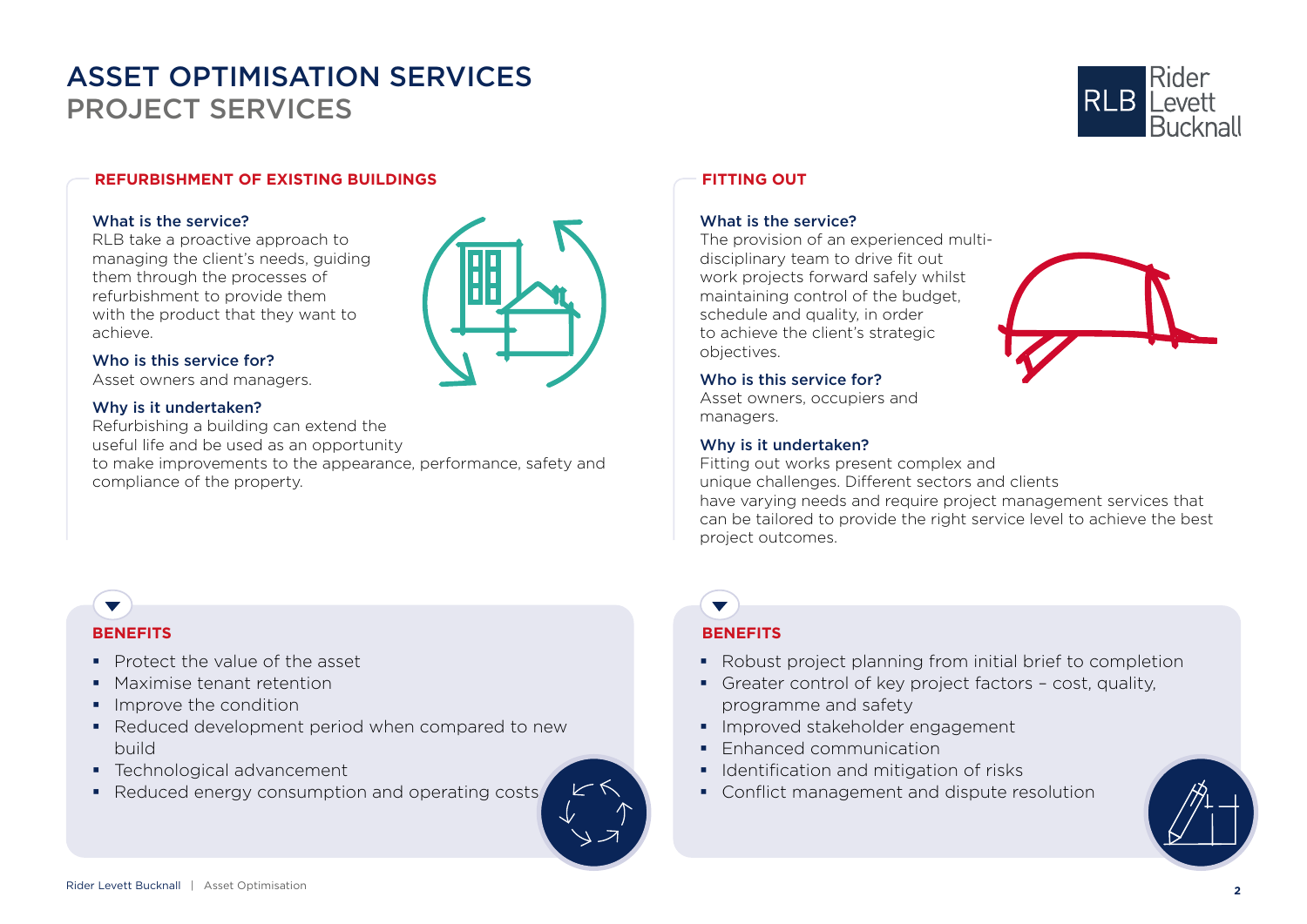

## **MOVE/ CHURN MANAGEMENT**

## What is the service?

RLB help formulate and execute a move strategy which reduces downtime to a minimum and engages stakeholders, to make the transition a smooth one.

## Who is this service for?

Any public or private sector organisation seeking to move facilities.

## Why is it undertaken?

A move can be required as a response to external/ internal business pressures or as part of a wider business objective. Good planning, co-ordination and communication are vital in any business move.

## **STRATEGIC ASSET MANAGEMENT**

## What is the service?

This is an assessment of real estate assets that considers the condition of the construction elements, age and maintenance, location and the use of the property, in order to enable accurate forecasting of the future maintenance liabilities.

## Who is this service for?

Any individual, organisation or public entity who owns property and any other stakeholder with an interest in long term operation of assets.

## Why is it undertaken?

**BENEFITS**

 $\overline{\phantom{0}}$ 

To have certainty of budget expenditure, it is vital that the future maintenance liabilities of properties are considered and factored into the asset management strategy.

- Accurate projection of future expenditure for budget approval
- Clear understanding of the asset's current condition
- Better informed maintenance planning
- **Extension of the asset service life**



## **BENEFITS**

 $\blacktriangledown$ 

- Comprehensive move plan
- **Effective and structured communication plan**
- **Reduced stakeholder anxiety**
- **IDENTIFICATION AND MITIGATION OF risks**
- **Minimised or eliminated downtime**